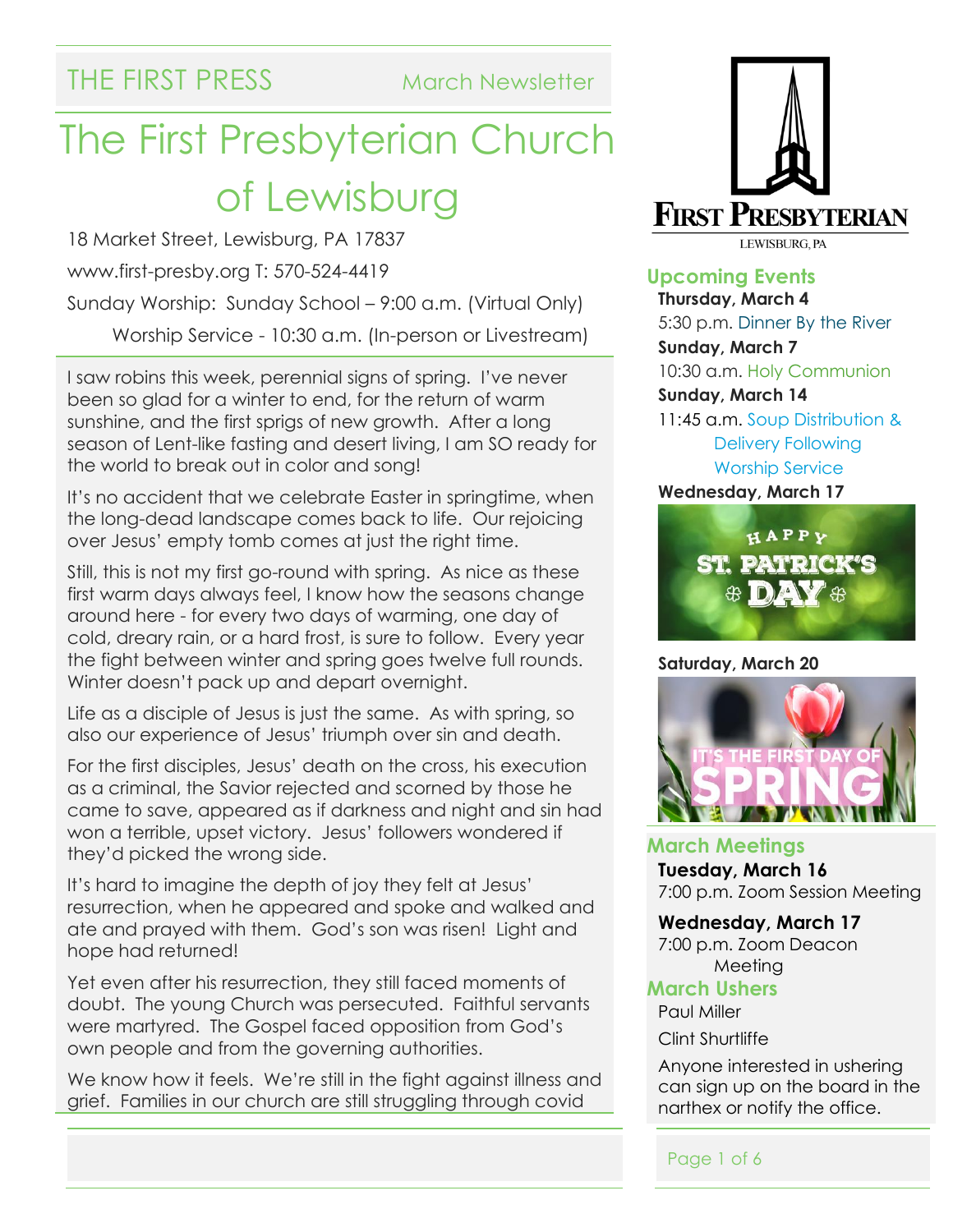and quarantine. Students still wrestle with online classes and loss of their favorite activities. The news still brings us images of conflict and injustice wreaking havoc near and far.

It's easy to wonder if God's sovereign rule is in jeopardy. Or to question if Jesus' authority and power are still in effect. As great as it is to celebrate Easter, our transition into the full glory of the kingdom of God takes time. Like spring, it doesn't happen overnight.

Living through the transition isn't easy. It takes patience and faith and the encouragement and empathy of brothers and sisters who've been there. I find comfort in pastor and author Eugene Peterson's interpretation of the Bible, The Message, which presents Psalm 130 like this:

**130 1-2 "**Help, God—I've hit rock bottom! Master, hear my cry for help!

Listen hard! Open your ears! Listen to my cries for mercy.

**3-4** If you, God, kept records on wrongdoings, who would stand a chance?

As it turns out, forgiveness is your habit, and that's why you're worshiped.

**5-6** I pray to God—my life a prayer—and wait for what he'll say and do.

My life's on the line before God, my Lord, waiting and watching till morning,

waiting and watching till morning.

**7-8** O Israel, wait and watch for God—with God's arrival comes love,

with God's arrival comes generous redemption.

No doubt about it—he'll redeem Israel, buy back Israel from captivity to sin."

The Good News is this - spring WILL come! Jesus IS alive! God HAS restored and redeemed us! We are ALMOST home!

Almost. And that's the hard part.

May God grant us all the faith and courage and love we need to see Him, and each other, through these waiting days. I know that I am grateful to have you, and our church family, to share the journey with. Even with all its ups and downs.

Praying for your peace, in Christ,

Pastor Ryan

Page 2 of 6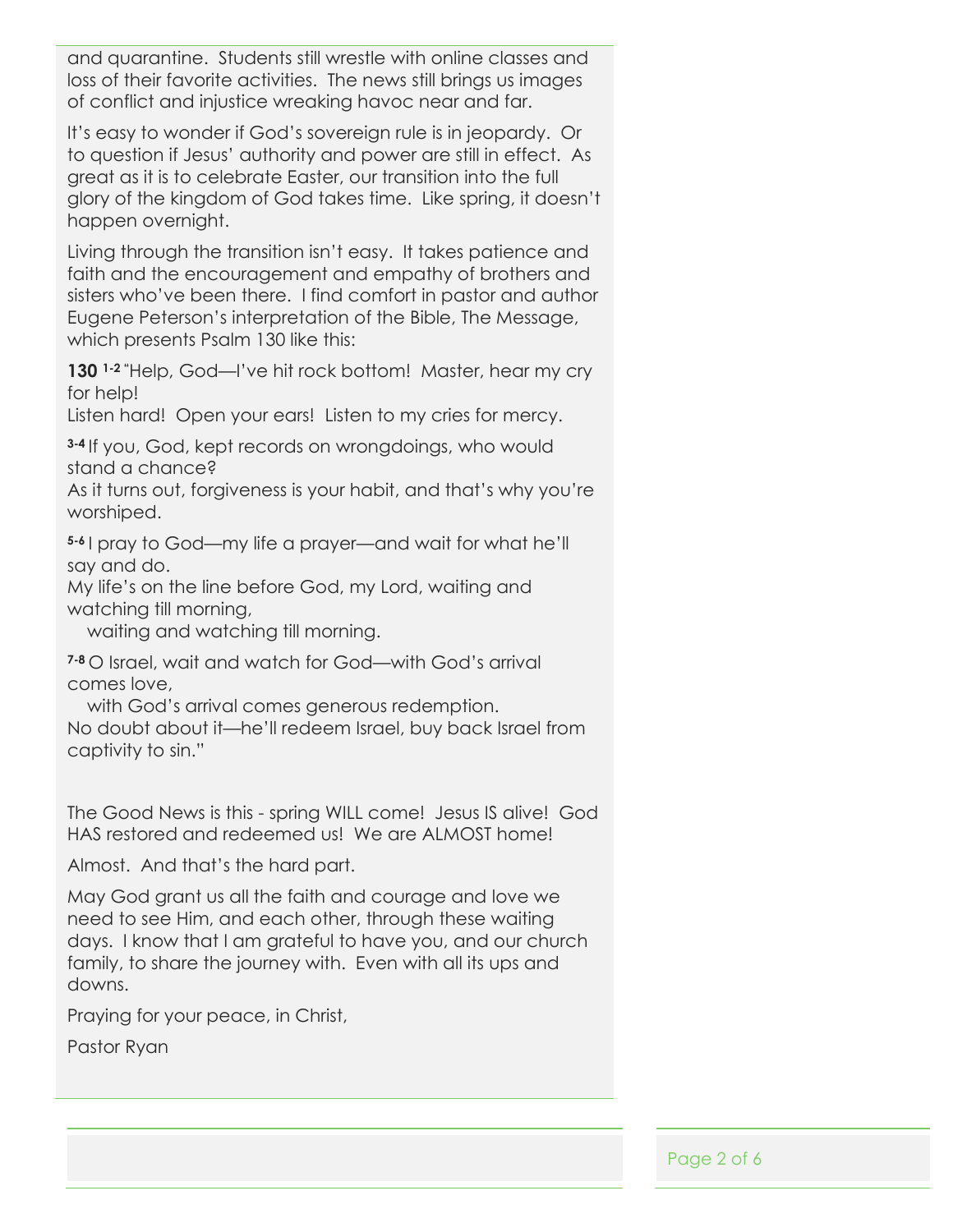#### **March Birthdays & Anniversaries**

#### **March Birthdays**

- 2 Spencer Barlett, Cecilia Peterson
- 5 Dustine Koons
- 8 Tom Campbell, Jeanette Campbell, Dave Thomas
- 9 Caden Papson
- 10 Gerry Schwieger
- 13 Amy Cooper, Mike Mast
- 14 Victor Vogel
- 16 Abigail McManus, Jon Walz
- 21 Marilyn Gaver, Raymond Walz
- 22 Paige Kerstetter, Jennifer Wakeman
- 23 Rachel Wakeman
- 27 Karen Guissanie, Christopher Tirpak
- 28 Sarah Bolig, Kathy Gathman
- 29 Lauren Mebius
- 31 Sutton Kovaschetz, Dale Lind, Margaret Weirick

#### **March Anniversaries**

- 7 Joe & Marguerite Santorine
- 14 Mark & Jessica Heid
- 17 Samuel & Barb Taggart
- 19 Jeff & Heather Creighton
- 22 John & Cindy Jones





### **Recommended for Lent –**

For anyone looking for a good Lenten devotional, let me point you toward Lent in Plain Sight: A Devotion Through Ten Objects, by Jill J. Duffield. Published in 2020 by Westminster John Knox Press. Reflecting on such common objects as dust, bread, coins, shoes, and towels, this book offers a verse of scripture, a reflection, thoughtful questions, and a prayer, for each day of the six weeks of Lent.

(Of course, if you order through Amazon, please remember to use smile.amazon, and chose "First Presbyterian Church, Lewisburg" so that our youth ministries receive .5% of each purchase.)

This book is available in both paperback and Kindle editions.



Page 3 of 6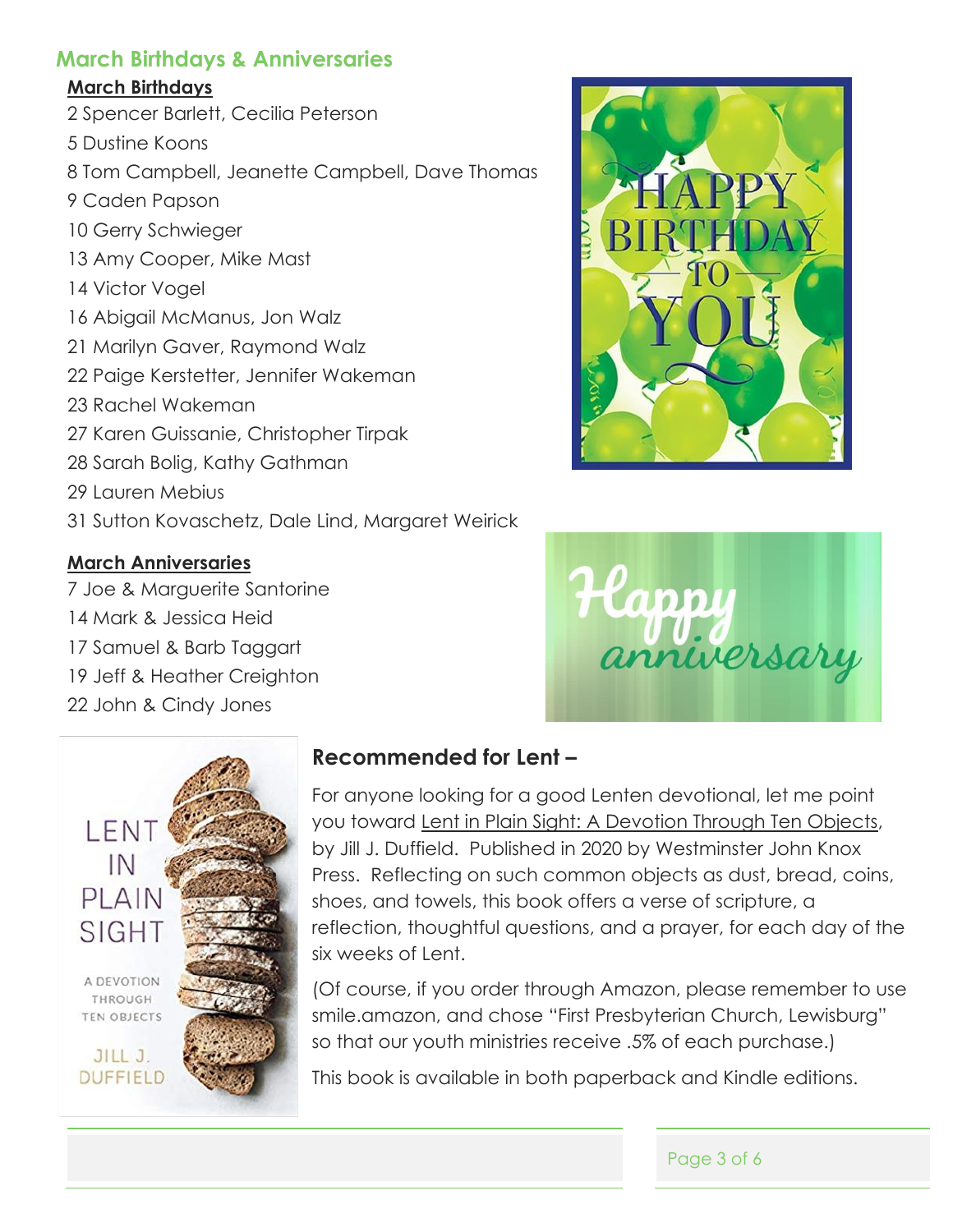

Many have been blessed by our ability to feed those who are food insecure. Although the ministry has had to adopt a new approach because of Covid-19, we have continued to provide a take-out meal the first Thursday of every month. However, we need more help to prepare and distribute the meals. As of now we are covered through June. Please prayerfully consider joining or forming a DBR team. Contact me with any questions. (570-713-8157) - Mary Kay Torretti

#### **Trustees Report- Capital Campaign Alive and Well**

Thanks to all for your continuing support of our Capital Campaign. Since the beginning of the campaign, we have replaced our six largest heating/air conditioning units maintaining comfort in our Sanctuary, Great Hall, Parlor, Chapel and Chorus Room. We still have as many as 4 smaller units that will require replacement before long. All units being replaced were/are 26+ years old where the normal life expectancy is 15 years. We have repaired 6 of our exterior doors and 6 of our interior doors and installed 2 new doors increasing our security and easing operation for all. We also completed a long, long overdue facelift of the exterior of our entire facility including the steeple ( which is notable on a sunny day or at night as you enter Lewisburg from the bridge).

There is still more to be done. Maintaining such a fine mature property as we have been blessed with always presents its challenges but we are meeting those challenges well. We thank all of those who have pledged their support – we have reached 96% of our pledge goal – another \$10,000 in pledges will bring us to 100%. Thanks also to those who have fulfilled their pledges and hopefully will continue to honor any unfilled commitments during 2021. Additional pledges are most welcome at any time.

May we all be able to enjoy worshiping and fellowshipping in our church building very soon.



We are now collecting orders for Easter flowers. To place your order, please email [info@first](mailto:info@first-presby.org)[presby.org](mailto:info@first-presby.org) and provide your name, dedication (in honor or

memory of), plant choice and quantity. Payment can be mailed or dropped off in the church office mail slot. Order forms will also be available in the narthex. Flower choices are:

| Lily $(5-7 \text{ bloom})$ | \$12.50 |
|----------------------------|---------|
| Hyacinth (3 bloom)         | \$11.00 |
| Tulip $(6 \text{ inch})$   | \$11.00 |

**Order deadline is Monday, March 22, 2021.**

Page 4 of 6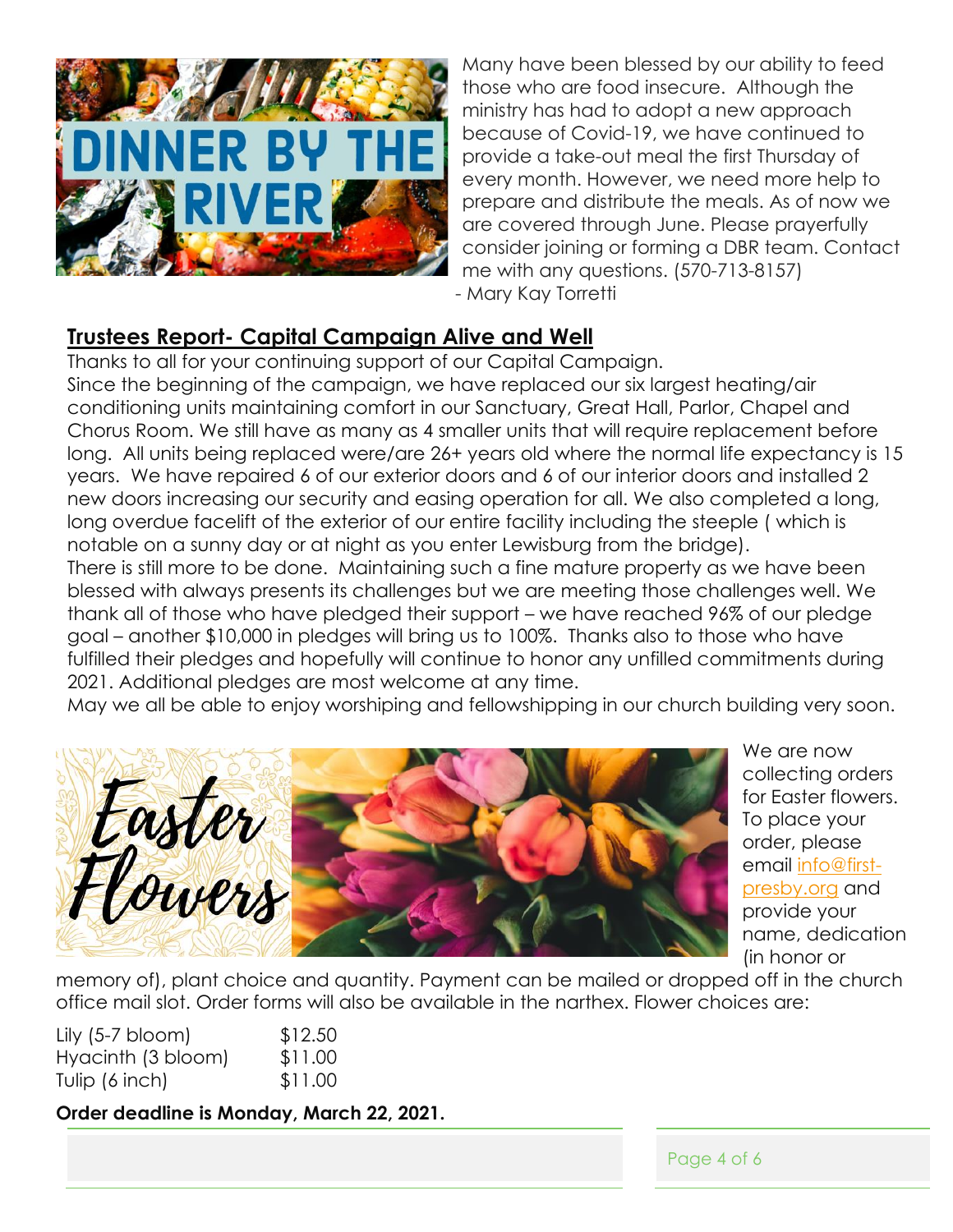

## **First Presby Kids News** MARCH 2021

**"Just as Christ was raised from the dead through the glory of the Father, we too may live a new life."** Romans 6:4b (NIV)

**Virtual Sunday School!** Every Sunday at 9 am, our kindergarten through 5<sup>th</sup> grade students gather together online for a 30-minute lesson led by our rotating team of Sunday School teachers.



The month of March prepares our hearts and minds for the resurrection of the living Christ. Our lessons continue to teach us of Jesus' miracles and his final days as a man on earth. Join us as we discover the outrageous love of Jesus!

*"For the wages of sin is death, but the gift of God is eternal life in Christ* 

**Jesus our Lord.**" Romans 6:23 (NIV)

**Nursery is open!** The nursery is now open during Sunday morning worship services. It is available for children ages 3 and under, accompanied by 1 adult. No nursery volunteers are assigned at this time. Please continue to follow our safety precautions including sanitizing hands before play and wearing masks during play.

**Looking ahead to Easter!** The wind may be blustery and the temperatures below freezing, but warmer weather and brighter seasons are coming! We will not host our annual egg hunt this year. Instead for the celebration of **Easter**, families will be able to take home an Easter kit and participate in a virtual story and scavenger hunt. Stay tuned for details!

**It's never too early to plan for VBS!** Mark your calendars for a bodacious week of fun! **August 2-6** we're taking a totally tubular trip through the early church. During BOLT: Totally 80's, kids will hear stories from the Book of Acts and learn how God's Spirit worked in and through the early believers. Moreover, they'll discover they too have been empowered to take the good news of Jesus to the ends of the Earth.

Details about location and time will be coming as we continue to monitor the local impact of Covid-19.



### **Follow us on Facebook @ FirstPresbyLewisburgPA**

Corey Jusko Director of Children's Ministry firstpresbykids@gmail.com

Page 5 of 6